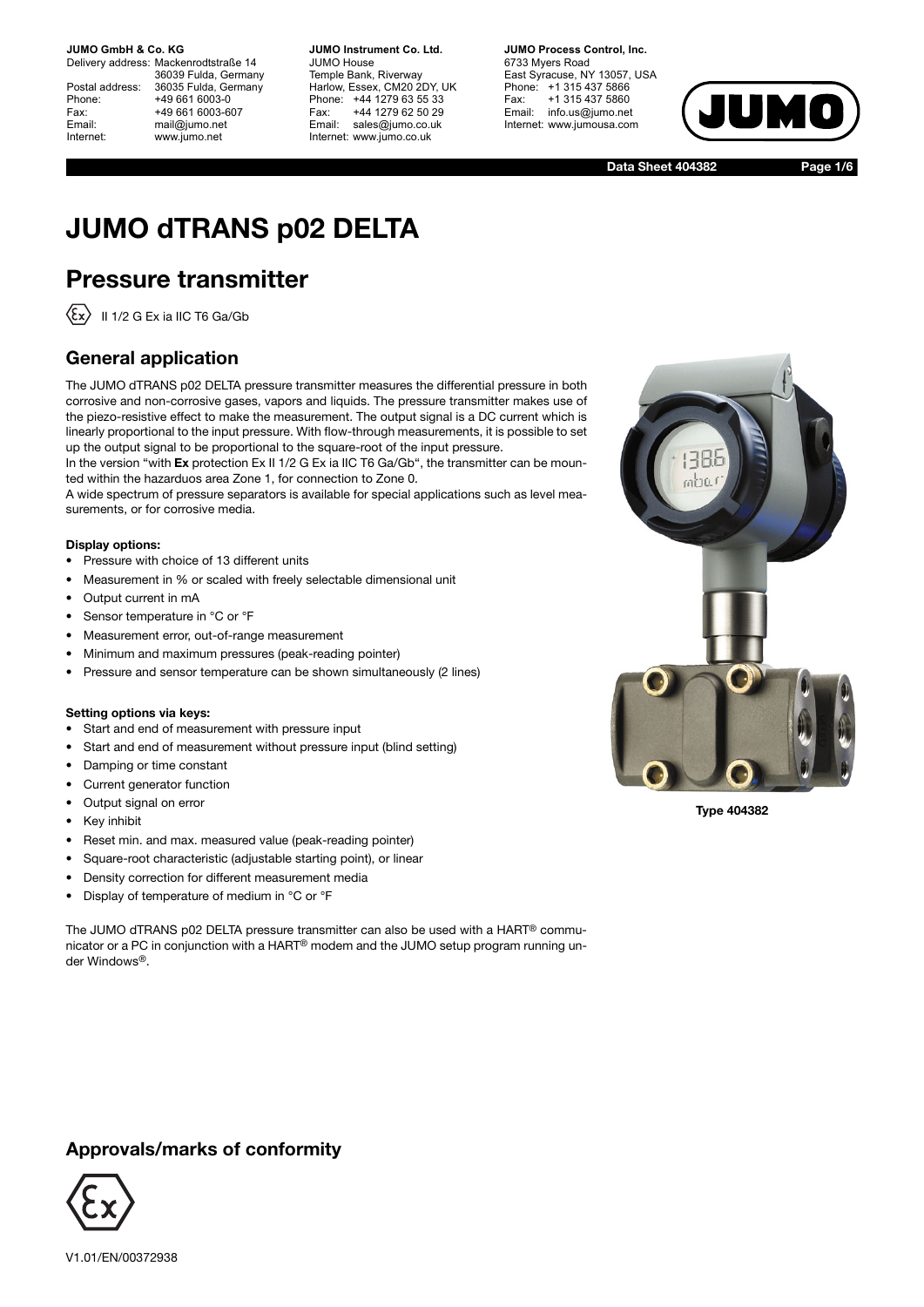#### **JUMO GmbH & Co. KG.**

Delivery address: Mackenrodtstraße 14 36039 Fulda, Germany Postal address: 36035 Fulda, Germany<br>Phone: +49 661 6003-0 Phone: +49 661 6003-0<br>Fax: +49 661 6003-6 Fax: +49 661 6003-607<br>
Fmail: mail@iumo.net mail@iumo.net Internet: www.jumo.net

**-BUMO Instrument Co. Ltd.** JUMO House Temple Bank, Riverway Harlow, Essex, CM20 2DY, UK Phone: +44 1279 63 55 33<br>Fax: +44 1279 62 50 29 Fax: +44 1279 62 50 29<br>Email: sales@iumo.co.uk sales@iumo.co.uk Internet: www.jumo.co.uk

#### **-BIMO Process Control Inc.** 6733 Myers Road East Syracuse, NY 13057, USA Phone: +1 315 437 5866<br>Fax: +1 315 437 5860 Fax: +1 315 437 5860<br>Email: info.us@jumo.net info.us@jumo.net Internet: www.iumousa.com



**Data Sheet 404382 Seite 2/6**

# **Technical data**

## **Explosion protection (only with type 404382/1)**

 $\langle \xi \chi \rangle$  II 1/2 G Ex ia IIC T6 Ga/Gb PTB 98 ATEX 2194 The supply must be intrinsically safe and must not exceed the following maximum values:  $U_i$  = DC 30 V  $I_i = 100$  mA P<sub>i</sub> = 750 mW

**Reference conditions** as per DIN 16086 and IEC 770/5.3

# **Nominal input range**

see Order details

# **Range setting**

The measurement range can be set from the transmitter keys, by using the setup program or a HART® communicator as described below:

Start and end of the measurement range can be continuously adjusted within the nominal range. The span should not go below 10 % of the nominal range.



#### **Displayable units**

mH<sub>2</sub>O, inH<sub>2</sub>O, inHg, ftH<sub>2</sub>O, mmH<sub>2</sub>O, mm Hg, psi, bar, mbar, kg/cm2, kPa, Torr, MPa; Measurement: % or scaled with freely adjustable unit

Output current: mA

#### **Additional displays**

indication of sensor temperature, minimum pressure, maximum pressure. Indication on overrange and on error.

#### **Density correction**

adjustable within the range from 0.100 to 5.000 kg/dm3

#### **Nominal pressure**

PN 160 option: PN 420

O ring: FPM

#### **Parts in contact with medium**

as standard: stainless steel, mat. ref. 1.4401, 1.4404 flanges: stainless steel, mat. ref. 1.4408

option: NiMo, mat. ref. 2.4819

**Pressure connection**

## see order details

#### **Output**

4 to 20 mA burden  $\leq$  (U<sub>B</sub>-11.5 V)/0.022 A burden with HART<sup>®</sup> max. 1100  $\Omega$ , min. 250  $\Omega$ with HART® protocol V 5.3. Complies with the Directives of the HCF (HART® Communication Foundation)

#### **Characteristic**

linear or square-root. Adjustable starting point with square-root characteristic (exfactory is linear up to 9.4 %).

#### **Burden error**

 $< 0.1 \%$ 

**Zero offset / adjustment accuracy**  $\leq 0.01$  mA

#### **Effect of static pressure** zero: 0.015 %/10 bar span:  $\leq 0.020$  %/10 bar

#### **Ambient temperature error**

within range -20 to +85  $^{\circ}$ C

|       | (compensated temperature range) |
|-------|---------------------------------|
| zero: | $\leq$ 0.005 % per °C typical,  |
|       |                                 |

|       | $\leq$ 0.01 % per °C max.      |
|-------|--------------------------------|
| span: | $\leq$ 0.005 % per °C typical, |
|       | $\leq$ 0.01 % per °C max.      |

#### **Deviation from characteristic**

limit point adjustment:  $\leq$  0.1 % of full scale of nominal range; as per DIN 16086

#### **Hysteresis**

 $\leq$  0.02 % of full scale; as per DIN 16086

# **Reproducibility**

 $\leq$  0.02 % of full scale; as per DIN 16086

**Response time** 150 msec approx., no damping

#### **Damping**

adjustable from 0 to 100 sec

#### **Stability per year**

 $\leq$  0.1 % of full scale (for nominal range at reference conditions as per IEC 770)

## **Supply**

DC 11.5 to 36 V for type 404382/0 DC 11.5 to 30 V for type 404382/1 DC 11.5 to 36 V for type 404382/5 Supply unit for output signal transmission with or without HART<sup>®</sup> communication, in intrinsically safe version, see Data Sheet 404757.

**Note:** Minimum DC 17 V (250  $\Omega$ ) for communication via HART<sup>®</sup> protocol.

#### **Supply voltage error**

 $\leq$  0.1 % of full scale per 10 V change (nominal supply voltage DC 24 V)

#### **Permissible temperature of medium**  $-40$  to  $+120$  °C

#### **Permissible ambient temperature** to DIN 16086

 $-40$  to  $+85$  °C for type  $404382/0$ -40 to +60 °C for type 404382/1 -40 to +85 °C for type 404382/5 (the LCD display may not be readable at temperatures below -20 °C)

### **Storage temperature**

 $-40$  to  $+85$  °C

#### **Electromagnetic compatibility (EMC)** as per EN 61326

**Mechanical shock** 50 g/11 msec

## **Mechanical vibration**

5 g max. at 10 to 2000 Hz

**Protection** with connecting cable IP65 to EN 60529

**Insulation resistance** 100  $M\Omega$ ; DC 50 V

# **Breakdown strength**

 $\geq 500$  V<sub>eff</sub>.

**Housing** aluminium die-casting GDAl Si 12

# **Flange screws**

steel, yellow-chromed option: stainless steel

## **Climatic conditions**

 $\leq$  80 % rel. humidity with condensation, annual mean

#### **Electrical connection**

clamping case with screw cover, 2-pole and earthing terminal, plastic cable gland  $M20 \times 1.5$  for cable diameters 6 to 12 mm

## **Nominal position**

ex-factory: upright vertical (pressure cell below) any operating position

# **Weight**

3.9 kg approx.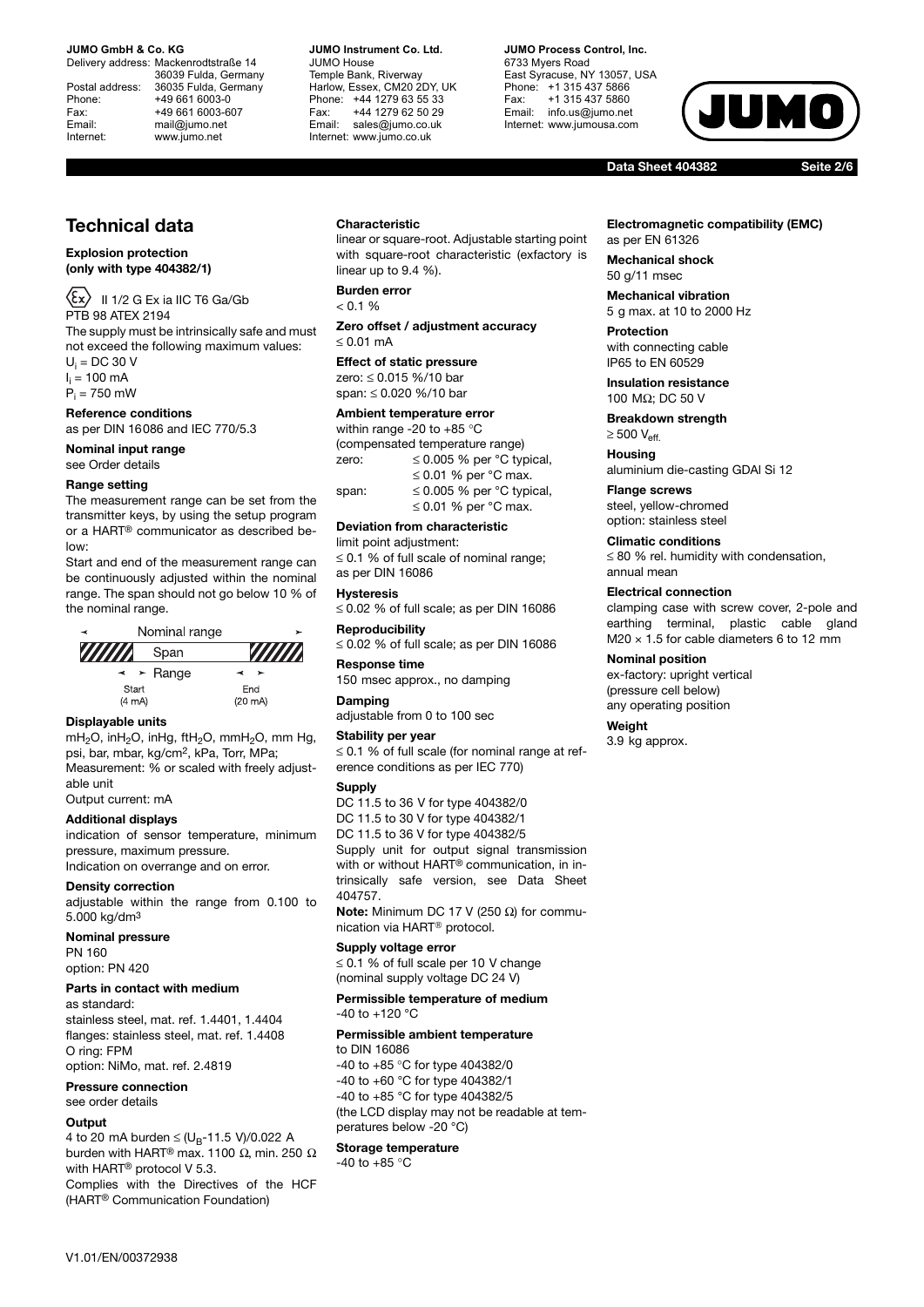## **JUMO GmbH & Co. KG.**

Delivery address: Mackenrodtstraße 14 36039 Fulda, Germany<br>Postal address: 36035 Fulda, Germany Phone: +49 661 6003-0<br>
Fax: +49 661 6003-6<br>
Email: mail@jumo.net +49 661 6003-607 mail@jumo.net Internet: www.jumo.net

**JUMO Instrument Co. Ltd.** JUMO House Temple Bank, Riverway<br>Harlow, Essex, CM20 2DY, UK Phone: +44 1279 63 55 33<br>Fax: +44 1279 62 50 29 +44 1279 62 50 29 Email: sales@jumo.co.uk Internet: www.jumo.co.uk

**JUMO Process Control, Inc.** 6733 Myers Road East Syracuse, NY 13057, USA Phone: +1 315 437 5866<br>Fax: +1 315 437 5860 Email: info.us@jumo.net Internet: www.jumousa.com



**Data Sheet 404382 Seite 3/6**

# **HART® communication**





## **between HART® communicator and pressure transmitter**

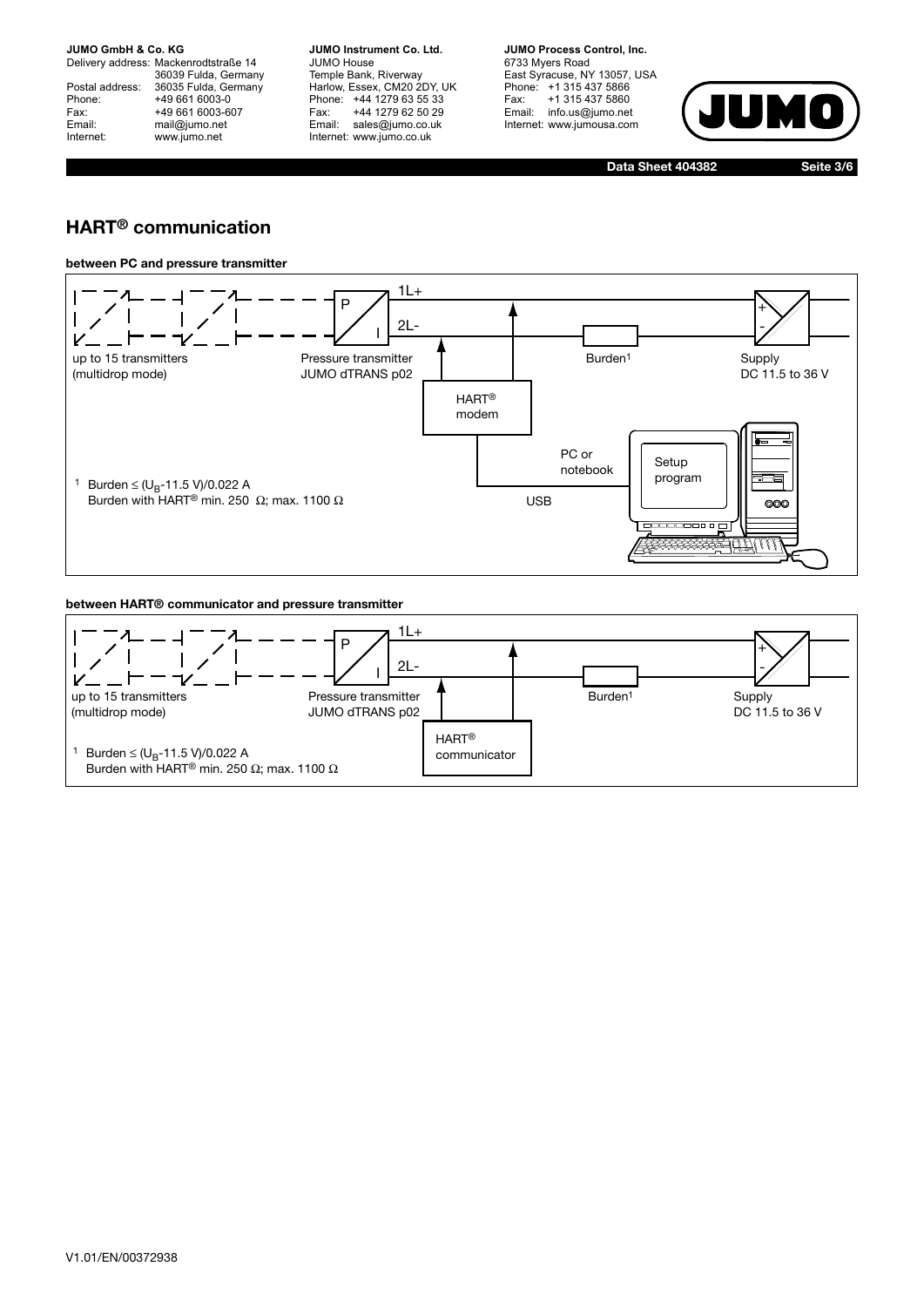**JUMO GmbH & Co. KG** 

Delivery address: Mackenrodtstraße 14 36039 Fulda, Germany<br>Postal address: 36035 Fulda, Germany Phone: +49 661 6003-0<br>
Fax: +49 661 6003-6<br>
Email: mail@jumo.net +49 661 6003-607 Email: mail@jumo.net<br>Internet: www.iumo.net www.jumo.net

**JUMO Instrument Co. Ltd.** JUMO House Temple Bank, Riverway<br>Harlow, Essex, CM20 2DY, UK Phone: +44 1279 63 55 33<br>Fax: +44 1279 62 50 29 +44 1279 62 50 29 Email: sales@jumo.co.uk Internet: www.jumo.co.uk

**JUMO Process Control, Inc.** 6733 Myers Road East Syracuse, NY 13057, USA<br>Phone: +1 315 437 5866<br>Fax: +1 315 437 5860 Fax: +1 315 437 5860<br>Email: info.us@jumo.net Internet: www.jumousa.com



**Data Sheet 404382 Seite 4/6**

# **Dimensions**





# **Electrical connection**

| <b>Connection</b>                                                            |                                                    |                       | <b>Terminals</b>                             |  |  |
|------------------------------------------------------------------------------|----------------------------------------------------|-----------------------|----------------------------------------------|--|--|
| Supply<br>DC 11.5 to 36 V                                                    |                                                    | $1L+$<br>$2L -$       |                                              |  |  |
| Output 4 to 20 mA, 2-wire                                                    | ۰                                                  | $1L+$<br>$2L -$       | Proportional current 4 to 20 mA<br>in supply |  |  |
| Test connection<br>for current output                                        | Internal resistance of<br>ammeter $\leq 10 \Omega$ | TEST +<br>TEST-       |                                              |  |  |
| Test connection<br>for HART <sup>®</sup>                                     | Burden must be present!                            | TEST+<br><b>HART®</b> |                                              |  |  |
| Potential equilibration<br>(for intrinsically safe circuit)                  |                                                    |                       |                                              |  |  |
| Shielding                                                                    |                                                    |                       |                                              |  |  |
| <b>Caution:</b><br>Ground the device!<br>(Pressure connection and shielding) |                                                    |                       | <b>TEST</b><br><b>HART</b>                   |  |  |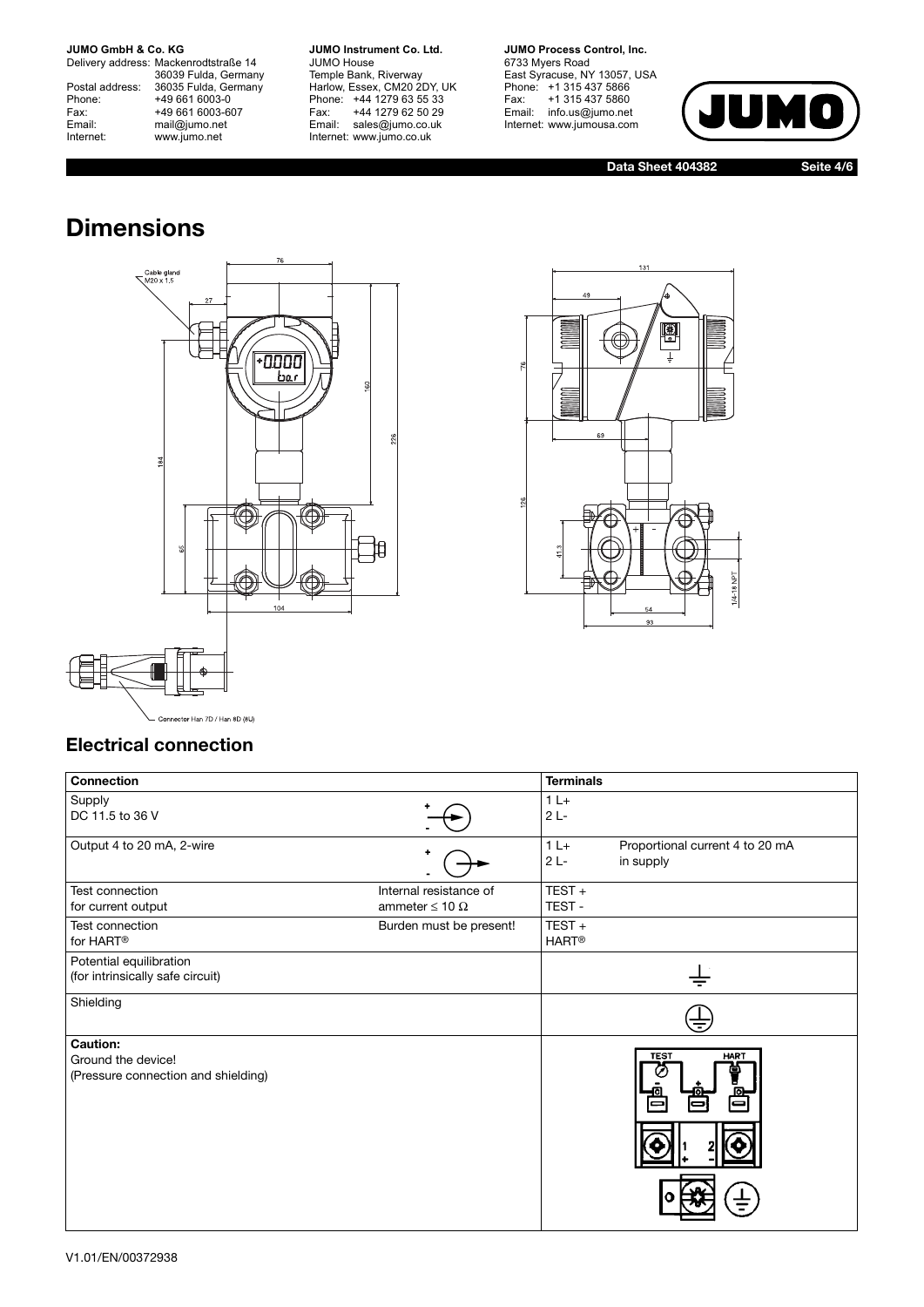## **JUMO GmbH & Co. KG**

Delivery address: Mackenrodtstraße 14 36039 Fulda, Germany<br>Postal address: 36035 Fulda, Germany Phone: +49 661 6003-0<br>
Fax: +49 661 6003-6<br>
Email: mail@jumo.net +49 661 6003-607 Email: mail@jumo.net<br>Internet: www.iumo.net www.jumo.net

**JUMO Instrument Co. Ltd.** JUMO House Temple Bank, Riverway<br>Harlow, Essex, CM20 2DY, UK Phone: +44 1279 63 55 33<br>Fax: +44 1279 62 50 29 +44 1279 62 50 29 Email: sales@jumo.co.uk Internet: www.jumo.co.uk

**JUMO Process Control, Inc.** 6733 Myers Road East Syracuse, NY 13057, USA<br>Phone: +1 315 437 5866<br>Fax: +1 315 437 5860 rax. Tribitary 5000 Internet: www.jumousa.com



**Data Sheet 404382 Seite 5/6**

# **Order details**

|          | (1) | <b>Basic type</b>                                                                                |
|----------|-----|--------------------------------------------------------------------------------------------------|
| 404382/0 |     | JUMO dTRANS p02 DELTA - Pressure transmitter                                                     |
| 404382/1 |     | JUMO dTRANS p02 DELTA - Pressure transmitter with Ex protection Ex II 1/2 G Ex ia IIC T6 Ga/Gb   |
| 404382/5 |     | JUMO dTRANS p02 DELTA - Pressure transmitter with increased nominal pressure PN 420 <sup>a</sup> |
|          | (2) | Nominal input range                                                                              |
| 413      |     | 60 mbar differential pressure                                                                    |
| 451      |     | 0.25 bar differential pressure                                                                   |
| 454      |     | 1 bar differential pressure                                                                      |
| 457      |     | 4 bar differential pressure                                                                      |
| 461      |     | 25 bar differential pressure                                                                     |
|          | (3) | Output                                                                                           |
| 405      |     | 4 to 20 mA with HART <sup>®</sup> protocol                                                       |
|          | (4) | <b>Process connection</b>                                                                        |
| 511      |     | 2x pressure connection 1/4-18 NPT, DIN 837                                                       |
| 998      |     | Suitable for connection to diaphragm-type pressure separators                                    |
|          | (5) | <b>Material for process connection</b>                                                           |
| 20       |     | CrNi (stainless steel)                                                                           |
| 82       |     | NiMo                                                                                             |
|          | (6) | <b>Fastening thread</b>                                                                          |
| 113      |     | M10 (standard)                                                                                   |
| 152      |     | 7/16-20 UNF                                                                                      |
|          | (7) | <b>Seals</b>                                                                                     |
| 601      |     | <b>FPM</b>                                                                                       |
| 603      |     | PTFE (suitable for comestibles)                                                                  |
| 604      |     | <b>FFPM</b>                                                                                      |
|          | (8) | Measuring system filling medium Füllmedium Messsystem                                            |
| 1        |     | Silicone oil                                                                                     |
| 2        |     | Halogenized filling oil for oxygen applications                                                  |
|          | (9) | <b>Flange screws</b>                                                                             |
| 2        |     | Stainless steel                                                                                  |

a Please specify the measurement range to be set and the dimensional unit in plain text.